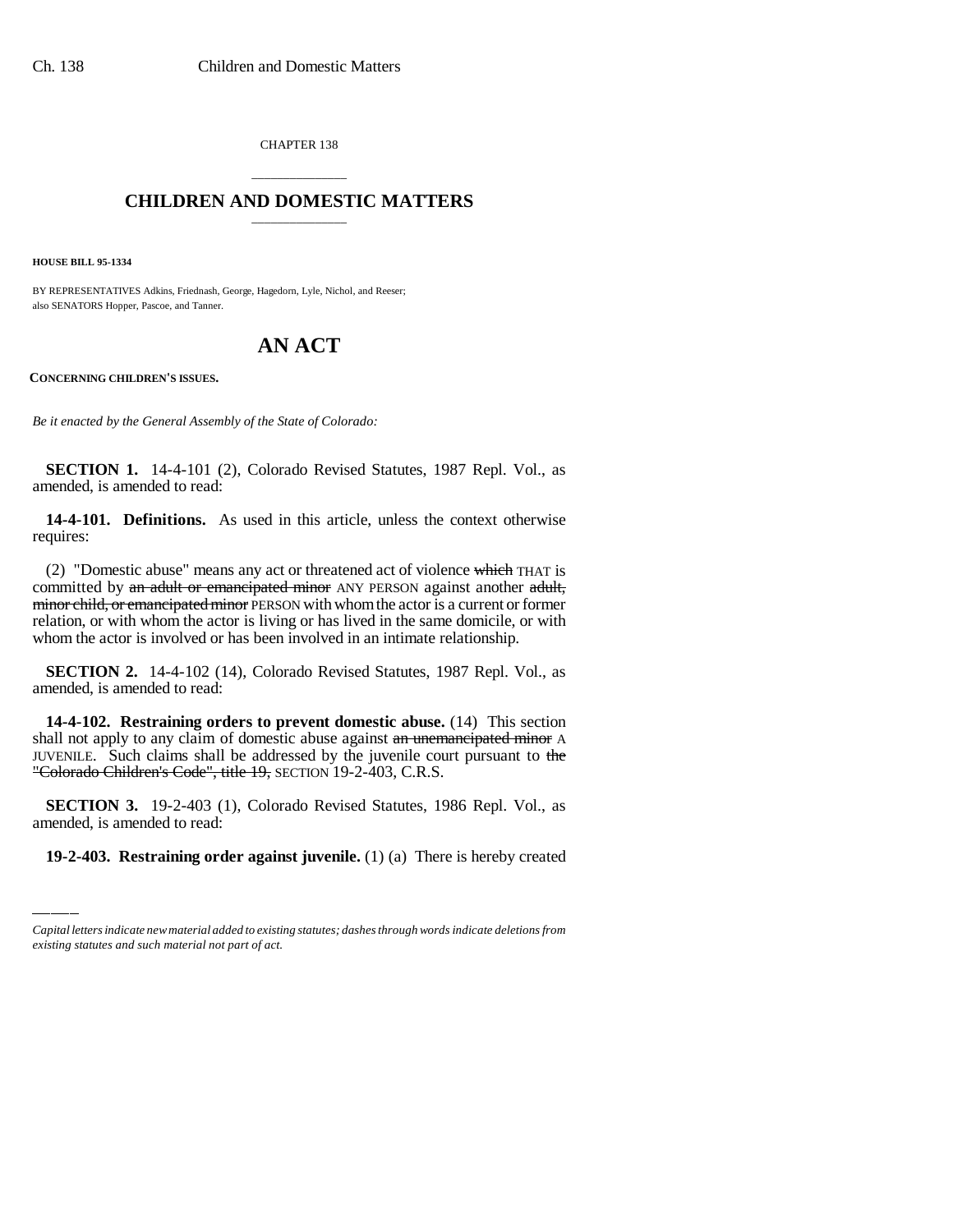a mandatory restraining order against any juvenile charged with the commission of a delinquent act, which order shall remain in effect from the time that the juvenile is advised of such juvenile's rights and informed of such order at such juvenile's first appearance before the court until final disposition of the action or, in the case of an appeal, until disposition of the appeal. Such order shall restrain the juvenile from harassing, molesting, intimidating, retaliating against, or tampering with any witness to or victim of the delinquent act charged.

(b) A RESTRAINING ORDER TO PREVENT DOMESTIC ABUSE, AS DEFINED IN SECTION 14-4-101 (2), C.R.S., MAY BE ISSUED PURSUANT TO THIS SECTION AGAINST ANY JUVENILE BASED UPON THE STANDARDS SET FORTH IN SECTION 14-4-102 (4), C.R.S.

(c) The restraining order issued pursuant to this section shall be on a standardized form prescribed by the judicial department, and a copy shall be provided to the protected parties.

**SECTION 4.** 19-2-203 (4), Colorado Revised Statutes, 1986 Repl. Vol., as amended, is amended to read:

**19-2-203. Duty of officer - notification - release or detention.** (4) As an alternative to taking a juvenile into temporary custody pursuant to subsections (1), (2), and (3) of this section, a law enforcement officer may, if authorized by the establishment of a policy which THAT permits such service by order of the chief judge of the judicial district or the presiding judge of the Denver juvenile court, which policy is established after consultation between such judge and the district attorney and law enforcement officials in the judicial district, serve a written promise to appear for JUVENILE PROCEEDINGS BASED ON ANY ACT THAT WOULD CONSTITUTE A FELONY, misdemeanor, and OR petty offenses OFFENSE upon the juvenile and the juvenile's parent, guardian, or legal custodian. Such promise to appear pursuant to this subsection (4) shall state any charges against the juvenile and the date, time, and place where such juvenile shall be required to answer such charges. The promise to appear shall be signed by the juvenile. The promise to appear shall be served upon the juvenile's parent, guardian, or legal custodian by personal service or by certified mail, return receipt requested. The date established for the juvenile and the juvenile's parent, guardian, or legal custodian to appear shall not be earlier than seven days after the promise to appear is served upon both the juvenile and the juvenile's parent, guardian, or legal custodian.

**SECTION 5.** 19-2-205 (3), Colorado Revised Statutes, 1986 Repl. Vol., as amended, is amended to read:

**19-2-205. Bail.** (3) (a) IN DETERMINING THE AMOUNT OF BAIL AND THE TYPE OF BOND TO BE FURNISHED BY THE JUVENILE, THE JUDGE OR MAGISTRATE FIXING THE SAME SHALL CONSIDER THE CRITERIA SET FORTH IN SECTION 16-4-105 (1), C.R.S.

(b) In setting, modifying, or continuing any bail bond, it shall be a condition that the released juvenile appear at any place and upon any date to which the proceeding is transferred or continued. Further conditions of every bail bond shall be that the released juvenile not commit any delinquent acts or harass, intimidate, or threaten any potential witnesses. The judge or magistrate may set any other conditions or limitations on the release of the juvenile as are reasonably necessary for the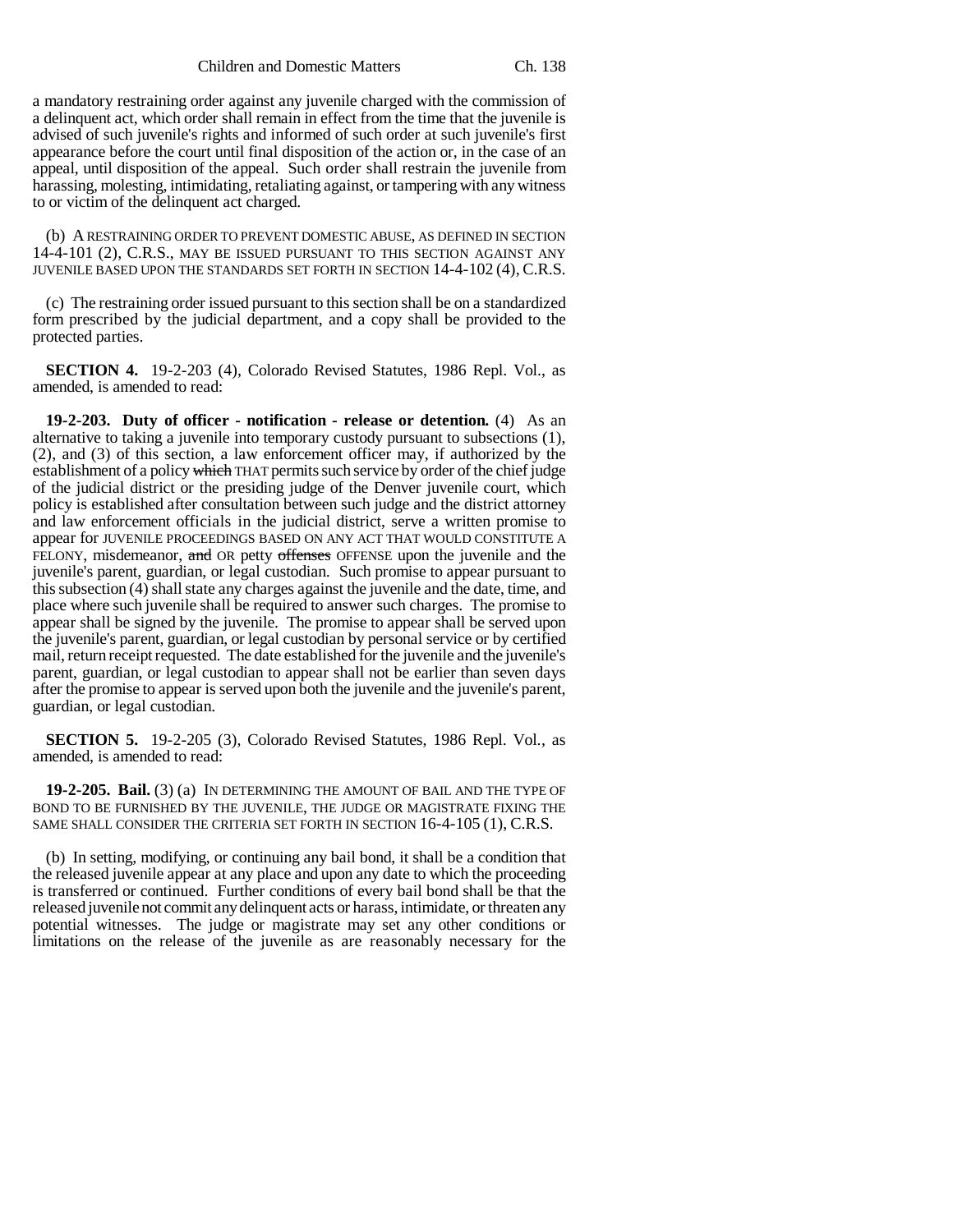## Ch. 138 Children and Domestic Matters

protection of the juvenile and the community. Any juvenile who is held without bail or whose bail or bail bond is revoked or increased under an order entered pursuant to subsection (2) of this section and who remains in custody or detention must be tried on the charges on which the bail is denied or the bail or bail bond is revoked or increased within sixty days after the entry of such order or within six months after the juvenile's entry of a plea, whichever date is earlier.

**SECTION 6.** 19-2-705 (2) (i) and (2) (j), Colorado Revised Statutes, 1986 Repl. Vol., as amended, are amended, and the said 19-2-705 (2) is further amended BY THE ADDITION OF A NEW PARAGRAPH, to read:

**19-2-705. Probation - terms - release - revocation.** (2) The court shall, as minimum conditions of probation, order that the juvenile:

(i) Make restitution as ordered by the court; and

(j) Pay the victim compensation fee as ordered by the court; AND

(k) PAY THE SURCHARGE LEVIED PURSUANT TO SECTION  $24-4.2-104$  (1) (a) (I), C.R.S.

**SECTION 7.** 19-2-806 (6) (c), Colorado Revised Statutes, 1986 Repl. Vol., as amended, is repealed as follows:

**19-2-806. Transfer proceedings.** (6) (c) If an information is filed on a juvenile following an order waiving the jurisdiction of the juvenile court, the district court may order the juvenile court to hold the juvenile in custody pending proceedings in the district court.

**SECTION 8.** 19-2-202 (3), Colorado Revised Statutes, 1986 Repl. Vol., as amended, is amended to read:

**19-2-202. Issuance of a lawful warrant taking a juvenile into custody.** (3) A warrant for the arrest of a juvenile for violation of the conditions of probation OR OF A BAIL BOND may be issued by any judge of a court of record or juvenile magistrate upon the report of a juvenile probation officer or upon the verified complaint of any person, establishing to the satisfaction of the judge OR JUVENILE MAGISTRATE probable cause to believe that a condition of probation OR OF A BAIL BOND has been violated and that the arrest of the juvenile is reasonably necessary. The warrant may be executed by any juvenile probation officer or by a peace officer authorized to execute warrants in the county in which the juvenile is found.

**SECTION 9.** 19-2-102 (4.5), Colorado Revised Statutes, 1986 Repl. Vol., as amended, is amended to read:

**19-2-102. Jurisdiction.** (4.5) Notwithstanding any other provision of this section to the contrary, the juvenile court may exercise jurisdiction over a juvenile who is under eighteen years of age and who is charged with a violation of section 18-13-122, C.R.S., if the case is transferred to the juvenile court from the county court. Such a transfer shall be subject to the approval of the juvenile court. THE JUVENILE COURT AND THE COUNTY COURT SHALL HAVE CONCURRENT JURISDICTION OVER A JUVENILE